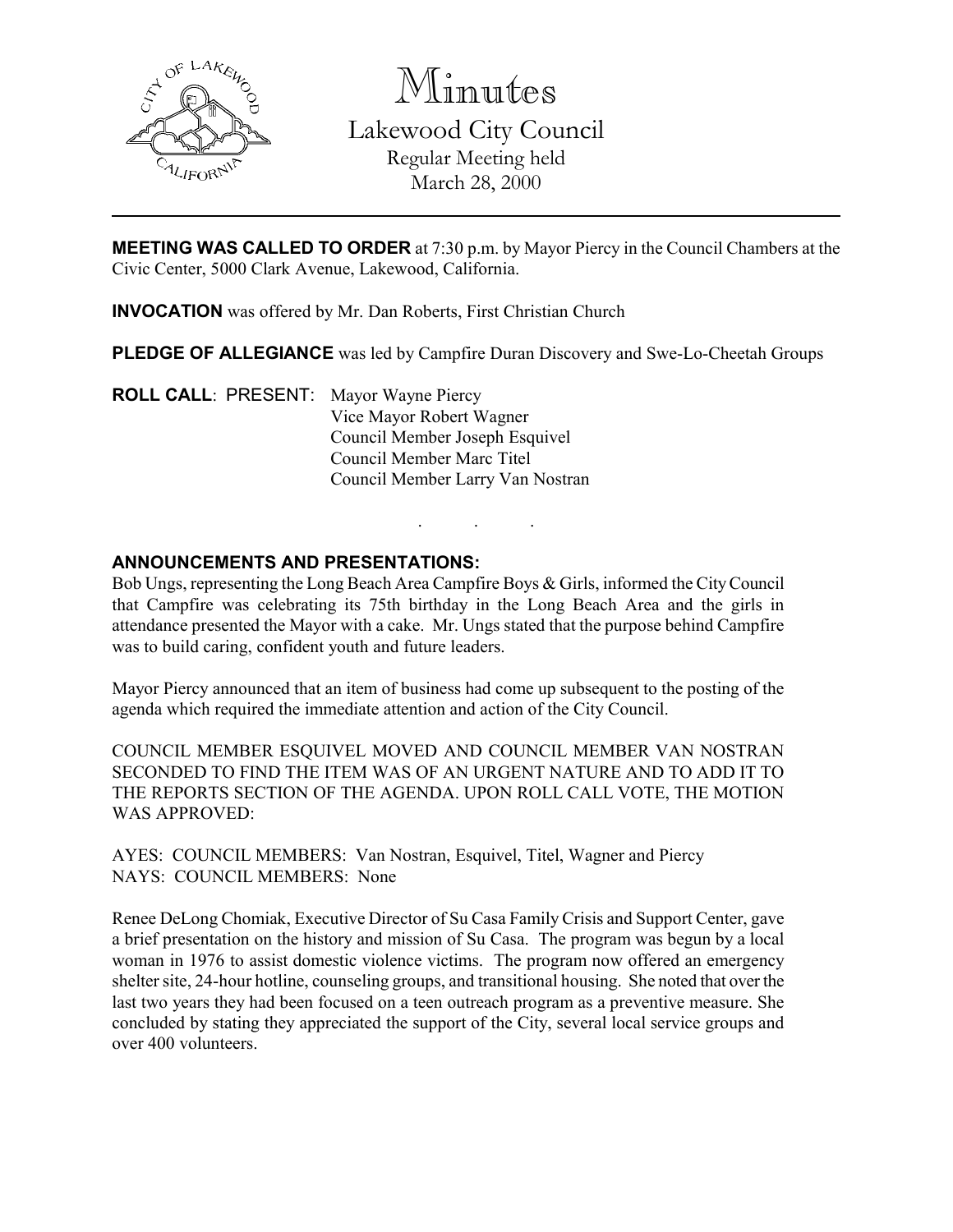City Council Minutes March 28, 2000 Page 2

# ANNOUNCEMENTS AND PRESENTATIONS: Continued

Council Member Esquivel noted that the annual Su Casa Walk-a-thon, a major fund raising event for the organization, was going to be held on Saturday, April 8th.

Mayor Piercy noted that the City of Lakewood's countdown to its 50th anniversary officially began this month. 50 years ago this month, three men with an extraordinary vision began planning a new residential development that would one day become the City of Lakewood. Within the next four years, Mark Taper, Ben Weingart and Louis Boyar had become the builders of the largest residential development in the nation.

Community Development Director Chuck Ebner reported that to date, Lakewood's response rate to the U.S. Census questionnaires was 59%, compared to a national response rate of only 44%. He encouraged everyone who had not responded to complete their forms and put them in the mail.

. . .

### ROUTINE ITEMS:

Council Member Titel requested that Routine Item 1 be considered separately.

COUNCIL MEMBER VAN NOSTRAN MOVED AND COUNCIL MEMBER ESQUIVEL SECONDED TO APPROVE ROUTINE ITEMS 2 THROUGH 10.

- RI-2 Approval of Personnel Transactions
- RI-3 Approval of Registers of Demands dated March 9, and March 16, 2000
- RI-4 RESOLUTION NO. 2000-16; A RESOLUTION OF THE CITY COUNCIL OF THE CITY OF LAKEWOOD PROHIBITING THE PARKING OR STANDING OF VEHICLES BETWEEN 10 A.M. AND 3 P.M. ON TUESDAY OF EACH WEEK FOR STREET SWEEPING PURPOSES ON BOTH SIDES OF ELAINE AVENUE BETWEEN 207TH STREET AND 209TH STREET
- RI-5 Approval of Agreement for Conversion of Microfilm Records
- RI-6 Approval of Report of Investment Transactions
- RI-7 Approval of Change Order for Public Works Contract No. 99-4, Game Court Replacement Project
- RI-8 Approval of Consultant Agreement for Construction Management/Inspection Services with BDA Associates, Inc. for Various Public Works Projects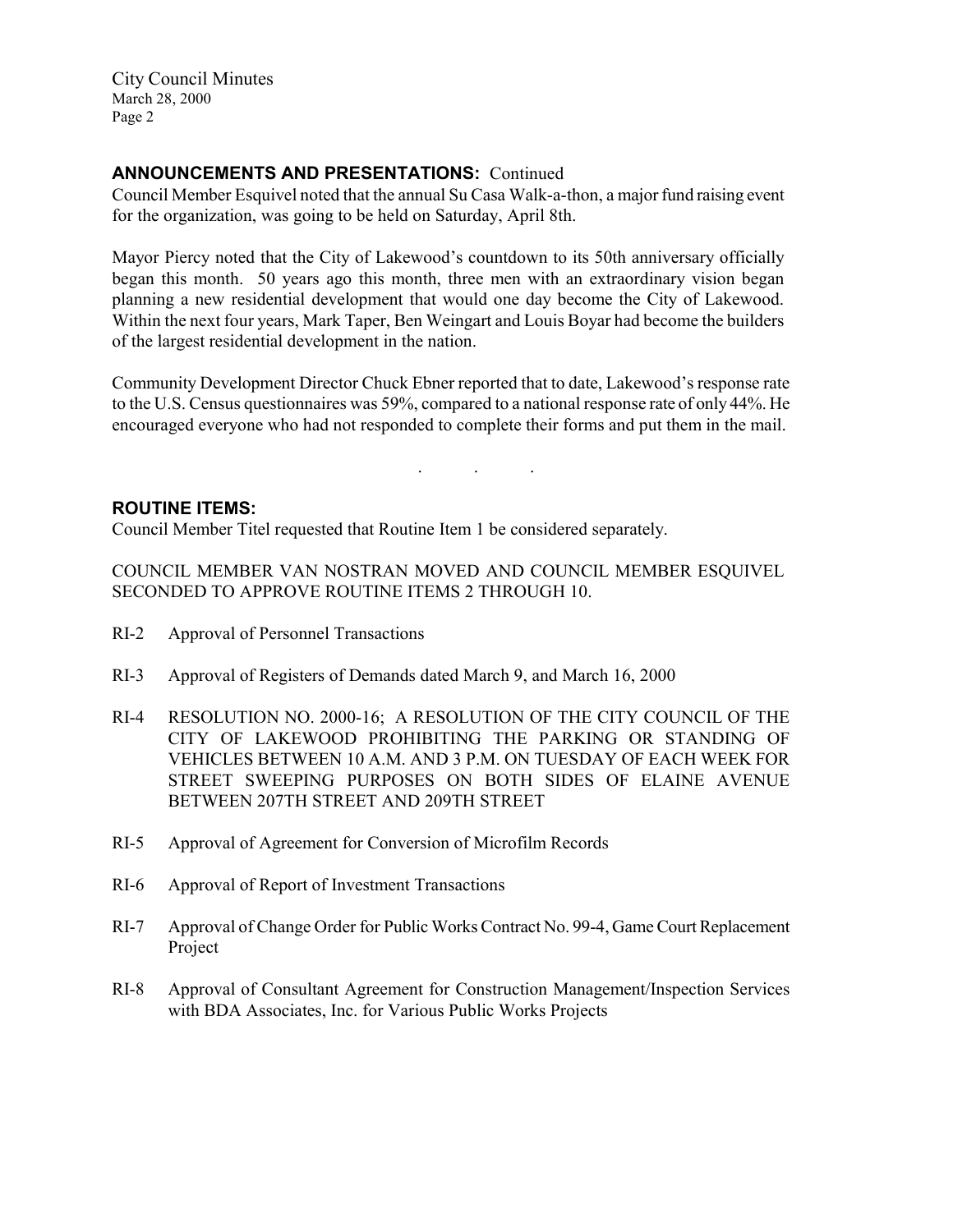City Council Minutes March 28, 2000 Page 3

#### ROUTINE ITEMS: Continued

- RI-9 RESOLUTION NO. 2000-17; A RESOLUTION OF THE CITY COUNCIL OF THE CITY OF LAKEWOOD, CALIFORNIA, APPROVING THE APPLICATION FOR THE SIXTH CYCLE OF GRANT FUNDS FROM THE USED OIL RECYCLING FUND UNDER THE USED OIL RECYCLING ENHANCEMENT ACT FOR THE FOLLOWING PROJECT: EDUCATION AND PUBLIC AWARENESS, AND THE ENHANCEMENT OF EXISTING USED OIL COLLECTION SYSTEM
- RI-10 RESOLUTION NO. 2000-18; A RESOLUTION OF THE CITY COUNCIL OF THE CITY OF LAKEWOOD SUPPORTING HYDROELECTRIC LICENSING IMPROVEMENTS AND AUTHORIZING PARTICIPATION IN WATERPOWER: THE CLEAN ENERGY COALITION

UPON ROLL CALL VOTE, THE MOTION WAS APPROVED:

AYES: COUNCIL MEMBERS: Van Nostran, Esquivel, Titel, Wagner and Piercy NAYS: COUNCIL MEMBERS: None

RI-1 Approval of Minutes of the Meeting held March 14, 2000

COUNCIL MEMBER ESQUIVEL MOVED AND COUNCIL MEMBER VAN NOSTRAN SECONDED TO APPROVE ROUTINE ITEM 1. UPON ROLL CALL VOTE, THE MOTION WAS APPROVED:

AYES: COUNCIL MEMBERS: Van Nostran, Esquivel, Wagner and Piercy NAYS: COUNCIL MEMBERS: None ABSTAIN: COUNCIL MEMBERS: Titel

# 1.1 • AWARD OF BID FOR PUBLIC WORKS PROJECT NO. 00-9, GARAGE FLOOR LIFT

. . .

The Director of Public Works, Lisa Rapp, presented an oral report based on her memorandum contained in the agenda packet and stated two bids had been received for the purchase and installation of a hydraulic floor lift for the Nixon Yard garage. The proposed lift would accommodate longer and heavier vehicles like the DASH buses. It was the recommendation of staff that the City Council award the contract to the low bidder, Goltra Construction, in the amount of \$44,950; appropriate \$50,000 of Proposition A funds for the project; and authorize staff to approve a cumulative total of change orders, not to exceed \$5,000.

Mayor Piercy opened the public hearing at 7:54 p.m. and called for anyone in the audience wishing to address the City Council on this matter. There was no response.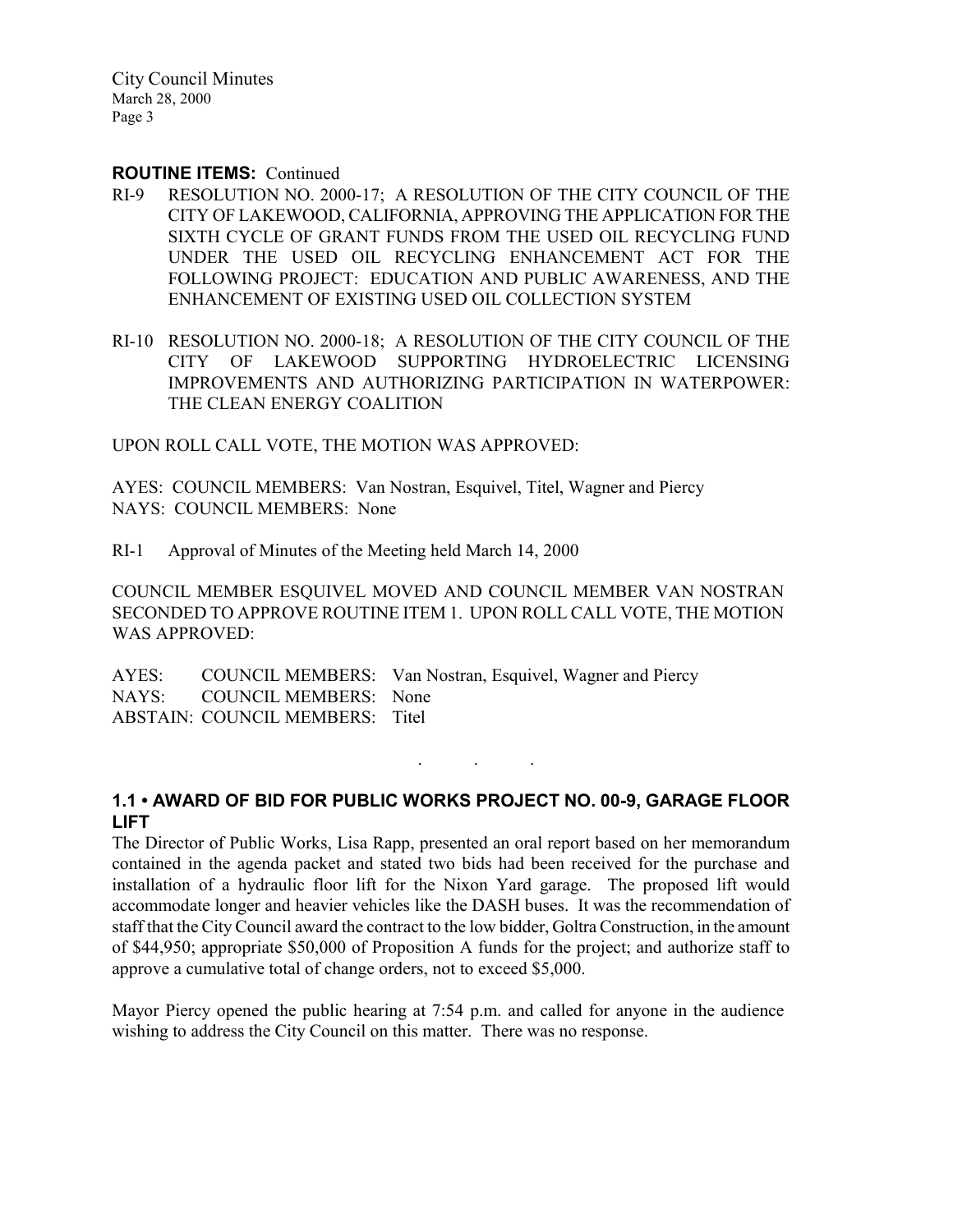#### 1.1 • AWARD OF BID FOR PUBLIC WORKS PROJECT NO. 00-9, GARAGE FLOOR LIFT - Continued

COUNCIL MEMBER VAN NOSTRAN MOVED AND COUNCIL MEMBER TITEL SECONDED TO CLOSE THE PUBLIC HEARING AWARD THE PROJECT. UPON ROLL CALL VOTE, THE MOTION WAS APPROVED:

AYES: COUNCIL MEMBERS: Van Nostran, Esquivel, Titel, Wagner and Piercy NAYS: COUNCIL MEMBERS: None

# 1.2 • AWARD OF BID FOR PURCHASING BID 00-1, CATV STUDIO EQUIPMENT REPLACEMENT

. . .

The Director of Finance, Larry Schroeder, presented an oral report based on the memorandum contained in the agenda packet and stated bid packages had been distributed to three potential bidders, with one qualified response. It was the recommendation of staff that the City Council award the CATV Studio Equipment Replacement contract to Premiere Professional Video in the amount of \$27,064.59.

Mayor Piercy opened the public hearing at 7:56 p.m. and called for anyone in the audience wishing to address the City Council on this matter. There was no response.

VICE MAYOR WAGNER MOVED AND COUNCIL MEMBER ESQUIVEL SECONDED TO CLOSE THE PUBLIC HEARING AND APPROVE STAFF'S RECOMMENDATION. UPON ROLL CALL VOTE, THE MOTION WAS APPROVED:

AYES: COUNCIL MEMBERS: Van Nostran, Esquivel, Titel, Wagner and Piercy NAYS: COUNCIL MEMBERS: None

# 1.3 • AWARD OF BID FOR PUBLIC WORKS PROJECT NO. 00-6, LOCAL PAVEMENT REHAB – STIP

. . .

The Public Works Director presented an oral report based on her memorandum contained in the agenda packet and reported four bids had been received for the Local Pavement Rehab Project, which would provide for resurfacing of about 9.5 miles of residential streets on the west side of the City. It was the recommendation of staff that the City Council award the contract to Silvia Construction, Inc. in the amount of \$1,017,812.40; authorize staff to approve a cumulative total of change orders, not to exceed \$50,000; and appropriate \$125,000 from the General Fund for the project.

Mayor Piercy opened the public hearing at 7:59 p.m. and called for anyone in the audience wishing to address the City Council on this matter. There was no response.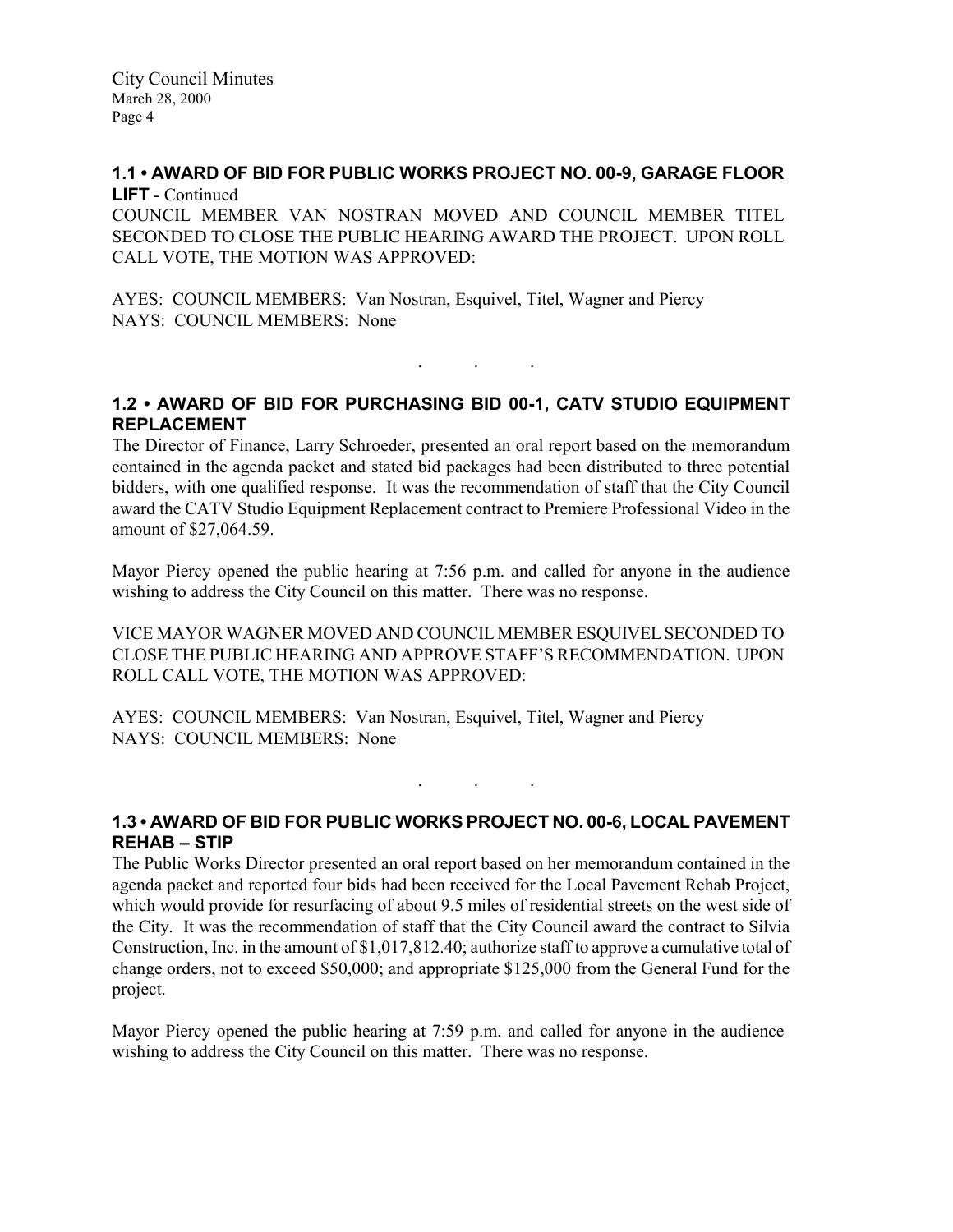## 1.3 • AWARD OF BID FOR PUBLIC WORKS PROJECT NO. 00-6, LOCAL PAVEMENT REHAB – STIP - Continued

COUNCIL MEMBER ESQUIVEL MOVED AND COUNCIL MEMBER VAN NOSTRAN SECONDED TO APPROVE STAFF'S RECOMMENDATION. UPON ROLL CALL VOTE, THE MOTION WAS APPROVED:

AYES: COUNCIL MEMBERS: Van Nostran, Esquivel, Titel, Wagner and Piercy NAYS: COUNCIL MEMBERS: None

## 1.4 • ADOPTING LOS ANGELES COUNTY BUILDING, ELECTRICAL, PLUMBING AND MECHANICAL CODES

. . .

City Attorney John S. Todd advised that the four proposed ordinances had previously been introduced and, as mandated by law, published notice had been given. He stated that the ordinances would adopt the County of Los Angeles codes by reference with certain sections of the Building Code being excepted upon the recommendation of the County Director of Public Works.

Mayor Piercy opened the public hearing at 8:01 p.m. and called for anyone in the audience wishing to address the City Council on this matter. There was no response.

COUNCIL MEMBER VAN NOSTRAN MOVED AND COUNCIL MEMBER TITEL SECONDED TO CLOSE THE PUBLIC HEARING. THERE BEING NO OBJECTION, IT WAS SO ORDERED.

ORDINANCE NO. 2000-1; AN ORDINANCE OF THE CITY COUNCIL OF THE CITY OF LAKEWOOD AMENDING THE MUNICIPAL CODE BY ADOPTING BY REFERENCE VOLUMES 1 AND 2 OF THE 1999 COUNTY OF LOS ANGELES BUILDING CODE WHICH IN TURN ADOPTS BY REFERENCE PORTIONS OF THE 1998 EDITION OF THE CALIFORNIA BUILDING CODE, KNOWN AS THE BUILDING CODE ALONG WITH AMENDMENTS THERETO was read by title by the City Clerk.

COUNCIL MEMBER VAN NOSTRAN MOVED AND COUNCIL MEMBER TITEL SECONDED TO WAIVE FURTHER READING AND ADOPT ORDINANCE NO. 2000-1. UPON ROLL CALL VOTE, THE MOTION WAS APPROVED:

AYES: COUNCIL MEMBERS: Van Nostran, Esquivel, Titel, Wagner and Piercy NAYS: COUNCIL MEMBERS: None

ORDINANCE NO. 2000-2; AN ORDINANCE OF THE CITY COUNCIL OF THE CITY OF LAKEWOOD AMENDING THE MUNICIPAL CODE BY ADOPTING BY REFERENCE THE 1999 COUNTY OF LOS ANGELES PLUMBING CODE, BASED ON THE 1997 UNIFORM PLUMBING CODE ALONG WITH TITLE 28 OF THE LOS ANGELES COUNTY CODE was read by title by the City Clerk.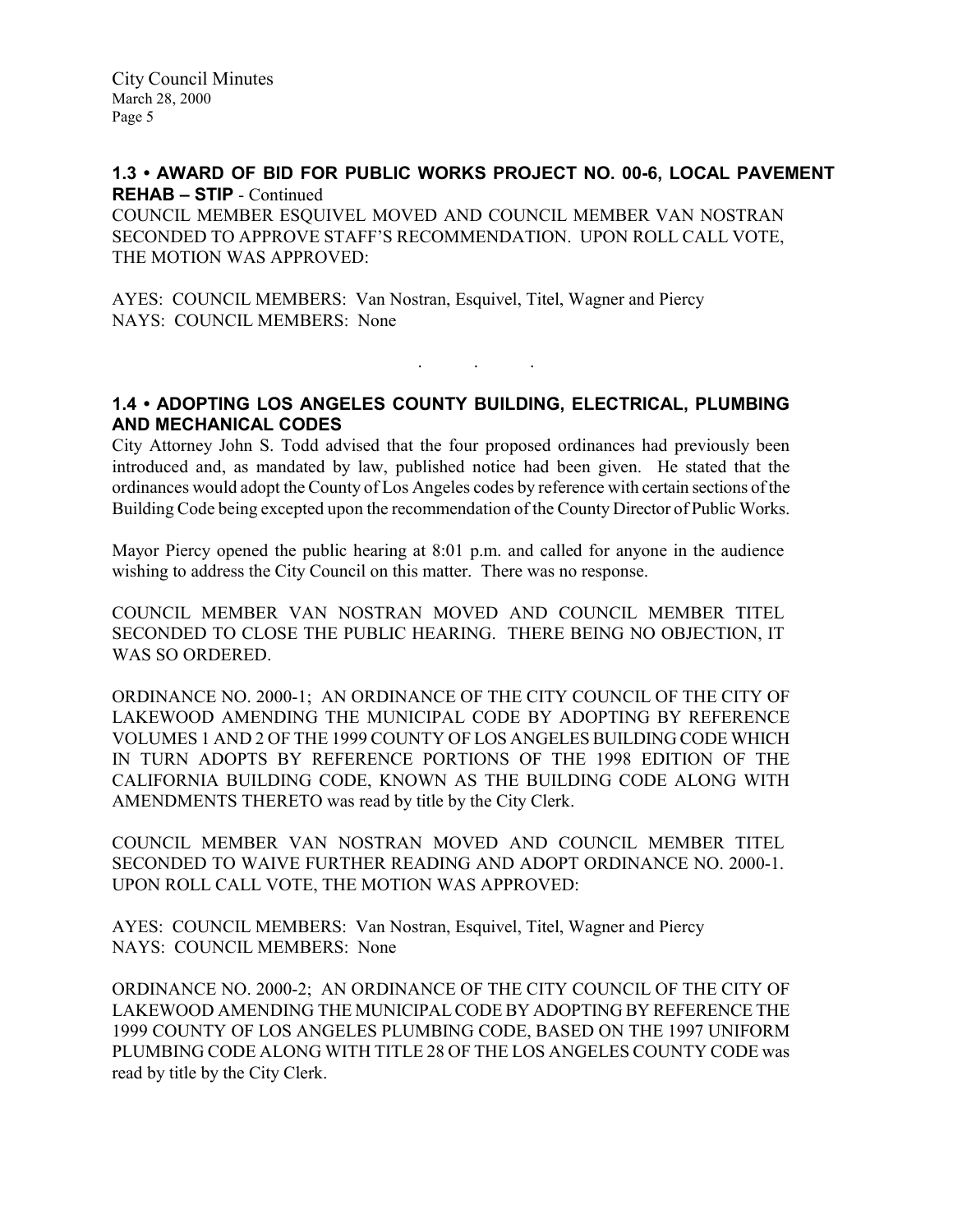### 1.4 • ADOPTING LOS ANGELES COUNTY BUILDING, ELECTRICAL, PLUMBING AND MECHANICAL CODES - Continued

COUNCIL MEMBER TITEL MOVED AND VICE MAYOR WAGNER SECONDED TO WAIVE FURTHER READING AND ADOPT ORDINANCE NO. 2000-2. UPON ROLL CALL VOTE, THE MOTION WAS APPROVED:

AYES: COUNCIL MEMBERS: Van Nostran, Esquivel, Titel, Wagner and Piercy NAYS: COUNCIL MEMBERS: None

ORDINANCE NO. 2000-3; AN ORDINANCE OF THE CITY COUNCIL OF THE CITY OF LAKEWOOD AMENDING THE MUNICIPAL CODE BY ADOPTING BY REFERENCE THE COUNTY OF LOS ANGELES 1999 ELECTRICAL CODE WHICH IN TURN ADOPTS BY REFERENCE PORTIONS OF THE 1998 CALIFORNIA ELECTRICAL CODE AND TITLE 27 OF THE LOS ANGELES COUNTY CODE AS AMENDED BY LOS ANGELES COUNTY ORDINANCE NO. 99-0041, KNOWN AS THE ELECTRICAL CODE OF THE CITY OF LAKEWOOD was read by title by the City Clerk.

VICE MAYOR WAGNER MOVED AND MAYOR PIERCY SECONDED TO WAIVE FURTHER READING AND ADOPT ORDINANCE NO. 2000-3. UPON ROLL CALL VOTE, THE MOTION WAS APPROVED:

AYES: COUNCIL MEMBERS: Van Nostran, Esquivel, Titel, Wagner and Piercy NAYS: COUNCIL MEMBERS: None

ORDINANCE NO. 2000-4; AN ORDINANCE OF THE CITY COUNCIL OF THE CITY OF LAKEWOOD AMENDING THE MUNICIPAL CODE BY ADOPTING BY REFERENCE THE COUNTY OF LOS ANGELES 1999 MECHANICAL CODE WHICH IN TURN ADOPTS BY REFERENCE PORTIONS OF THE 1998 CALIFORNIA MECHANICAL CODE INCLUDING TITLE 29 OF THE LOS ANGELES COUNTY CODE ADOPTED BY LOS ANGELES COUNTY ORDINANCE NO. 99-0043, KNOWN AND DESIGNATED AS THE MECHANICAL CODE OF THE CITY OF LAKEWOOD was read by title by the City Clerk.

COUNCIL MEMBER ESQUIVEL MOVED AND COUNCIL MEMBER TITEL SECONDED TO WAIVE FURTHER READING AND ADOPT ORDINANCE NO. 2000-4. UPON ROLL CALL VOTE, THE MOTION WAS APPROVED:

AYES: COUNCIL MEMBERS: Van Nostran, Esquivel, Titel, Wagner and Piercy NAYS: COUNCIL MEMBERS: None

. . .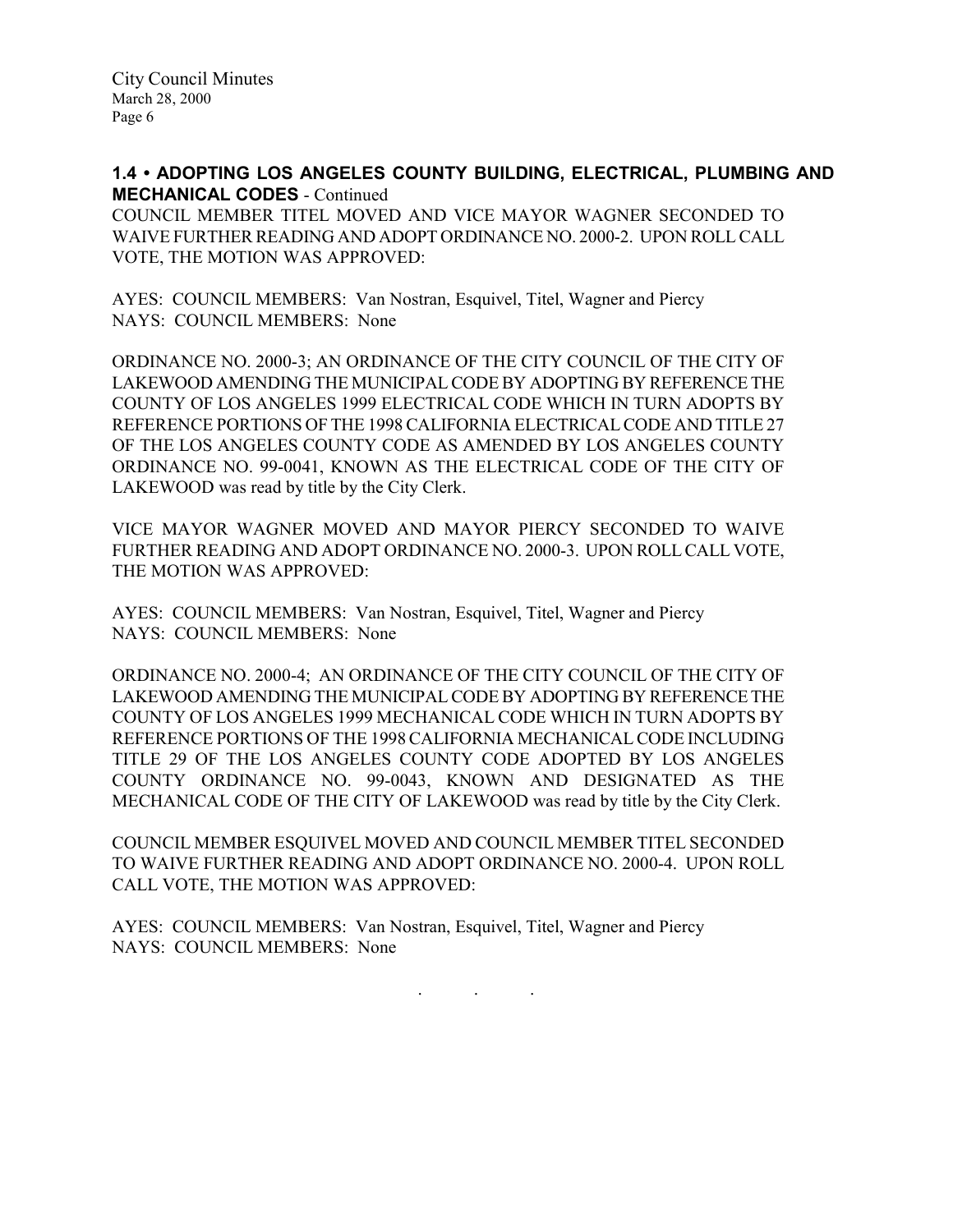# 2.1 • COUNTY JURISDICTION AND COOPERATIVE AGREEMENT – CANDLEWOOD STREET AND DEL AMO BOULEVARD RESURFACING PROJECT

The Public Works Director presented an oral report based on her memorandum contained in the agenda packet and reported the County had agreed to provide design, bidding, award and construction management for a project to resurface Candlewood Street and Del Amo Boulevard from Clark Avenue to the westerly City limits. The project, estimated at \$1,420,000, would be completed using the City's Proposition C transit funds. It was the recommendation of staff that the City Council adopt the proposed resolution granting jurisdiction to the County, during construction, for portions of Candlewood Street and Del Amo Boulevard; approve an agreement with the County for the project; and find the project to be of a minor nature and exempt from CEQA requirements.

RESOLUTION NO. 2000-19; A RESOLUTION OF THE CITY COUNCIL OF THE CITY OF LAKEWOOD CONSENTING TO THE ESTABLISHMENT OF PORTIONS OF CANDLEWOOD STREET AND DEL AMO BOULEVARD WITHIN SAID CITY AS PART OF THE SYSTEM OF HIGHWAYS OF THE COUNTY OF LOS ANGELES

Council Member Titel noted that Candlewood Street and Del Amo Boulevard provided main entrances into the Lakewood Center Mall and requested that construction scheduling be sensitive to resident's needs to enter and exit the Mall. Ms. Rapp responded by stating that the project would be timed so that it was completed prior to the grand re-opening of the Mall with the new Mervyn's and Macy's stores.

COUNCIL MEMBER VAN NOSTRAN MOVED AND COUNCIL MEMBER TITEL SECONDED TO APPROVE STAFF'S RECOMMENDATION AND ADOPT RESOLUTION NO. 2000-19. UPON ROLL CALL VOTE, THE MOTION WAS APPROVED:

AYES: COUNCIL MEMBERS: Van Nostran, Esquivel, Titel, Wagner and Piercy NAYS: COUNCIL MEMBERS: None

# 3.0 • URGENCY ITEM - APPROVAL OF CHANGE ORDERS FOR CENTRE BALLROOM A/V LIGHTING PROJECT

. . .

The Director of Public Works presented an oral report based on her memorandum and stated two change orders were required to complete the Centre project. The first was to provide installation of audio and video cable between the ballroom and the downstairs cable studio; the second to provide for the installation of a City-leased, ceiling-mounted video projector. It was the recommendation of staff that the City Council approve change orders No. 1 and No. 2, appropriate \$5,000 from the Community Facility Fund, and authorize a lease agreement for the projector in an amount not-to-exceed \$18,200.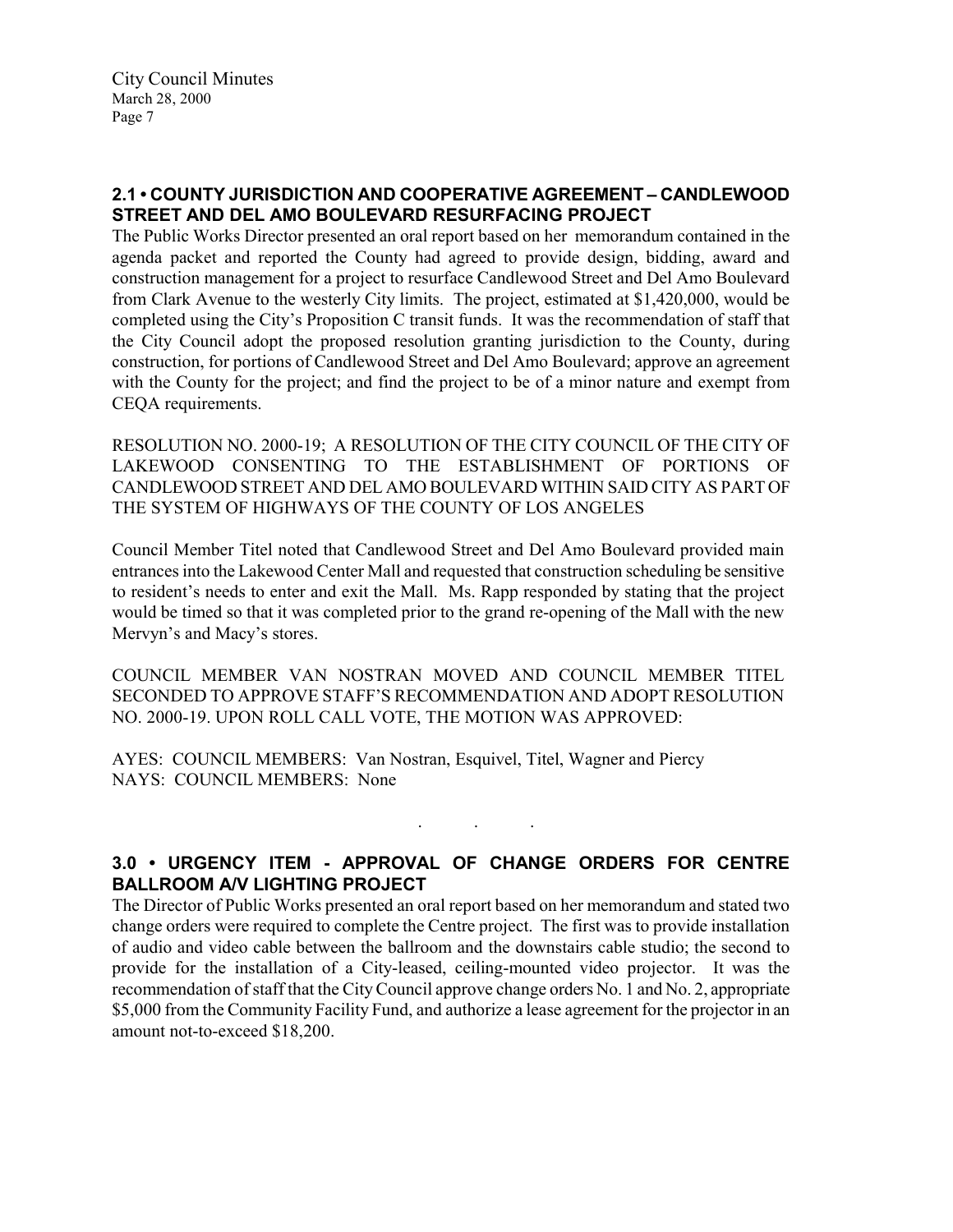# 3.0 • URGENCY ITEM - APPROVAL OF CHANGE ORDERS FOR CENTRE BALLROOM A/V LIGHTING PROJECT - Continued

Council Member Van Nostran inquired about the choice of lease over purchase and Council Member Titel asked about the lease terms. Assistant City Administrator Michael Stover responded by stating that the logic for a lease/purchase, as opposed to outright purchase, was that since the equipment was for the benefit of groups patronizing the Centre, their rental fees for the use of the equipment would offset the monthly lease payments, providing a "pay-as-you-go" financing.

COUNCIL MEMBER VAN NOSTRAN MOVED AND COUNCIL MEMBER TITEL SECONDED TO APPROVE STAFF'S RECOMMENDATION. UPON ROLL CALL VOTE, THE MOTION WAS APPROVED:

AYES: COUNCIL MEMBERS: Van Nostran, Esquivel, Titel, Wagner and Piercy NAYS: COUNCIL MEMBERS: None

At 8:15 p.m., the Regular Meeting of the City Council was recessed for the Meeting of the Lakewood Redevelopment Agency. At 8:17 p.m., the City Council Meeting was reconvened.

. . .

. The set of the set of the set of  $\mathcal{A}$ 

. . .

**ORAL COMMUNICATIONS: None** 

#### CLOSED SESSION:

Mayor Piercy announced that the City Council would recess to a closed session to confer with and receive advice from its legal counsel, pursuant to Government Code §54956.9(c), to decide whether to initiate litigation in one case.

At 10:27 p.m., the City Council reconvened with all members present.

COUNCIL MEMBER VAN NOSTRAN MOVED AND VICE MAYOR WAGNER SECONDED TO DEFER THE FINAL DECISION ON LITIGATION AT THIS TIME AND AUTHORIZE A 3-MONTH PILOT PROGRAM TO TEST THE PERCENTAGE OF WASTE DIVERSION AT A MRF FACILITY AS AN ALTERNATIVE TO LITIGATION, AND DESIGNATE GENERAL FUNDS FOR THE PROGRAM. UPON ROLL CALL VOTE, THE MOTION WAS APPROVED:

AYES: COUNCIL MEMBERS: Van Nostran, Esquivel, Titel, Wagner and Piercy NAYS: COUNCIL MEMBERS: None

. . .